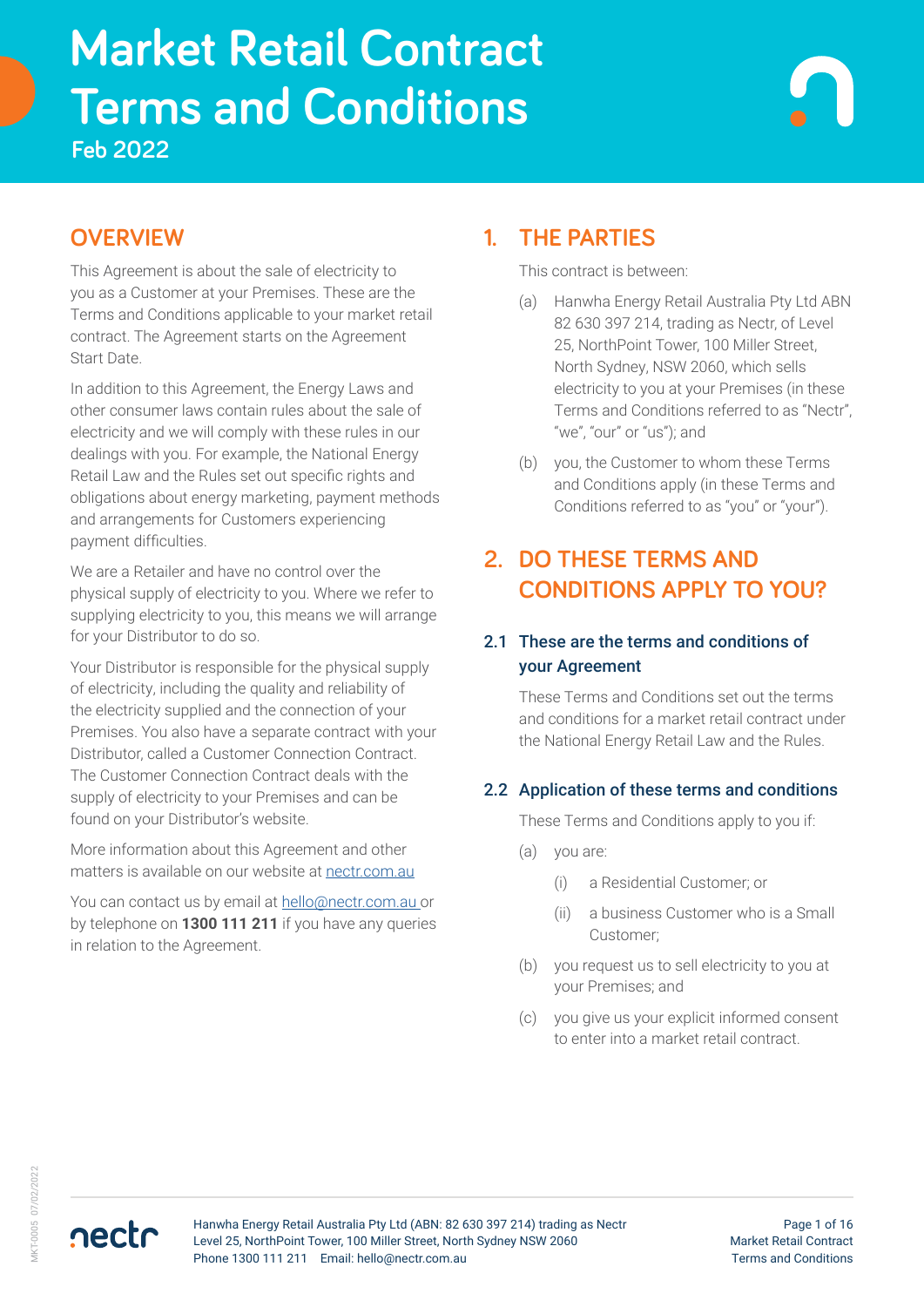# **3. WHAT IS THE TERM OF THE AGREEMENT?**

#### 3.1 When does the Agreement start?

This Agreement commences on the Agreement Start Date.

#### 3.2 Important Notice to you: Cooling off

- (a) You can cancel your Agreement without penalty within 10 Business Days from and including the day after you signed or received the Agreement and the Nectr Welcome Pack from us (**Cooling Off Period**) by:
	- (i) calling us;
	- (ii) emailing us; or
	- (iii) completing and returning to us the Nectr Cancellation Notice provided to you with these Terms and Conditions.
- (b) You can cancel the Agreement at any time during the Cooling Off Period even if you have agreed to or accepted the Agreement.
- (c) Further details about your additional rights to cancel the Agreement are set out in the Nectr Cancellation Notice provided to you with these Terms and Conditions.

#### 3.3 When will we start supplying electricity to you?

We will not begin supplying electricity to you under this Agreement until:

- (a) your Premises are connected to the distribution network; and
- (b) if you are transferring to us from another Retailer, on or after the Transfer Complete Date.

#### 3.4 When does the Agreement end?

- (a) This Agreement ends:
	- (i) if you give us a notice stating you wish to end the Agreement – subject to clause 3.4(b), on a date advised by

us of which we will give you at least 5 but no more than 20 Business Days' notice;

- (ii) if you are no longer a Small Customer, subject to clause 3.4(b):
	- (A) on a date specified by us, of which we will give you at least 5 but no more than 20 Business Days' notice; or
	- (B) if you have not told us of a change in the use of your electricity – from the time of the change in use;
- (iii) if we both agree to a date to end the Agreement – on the date that is agreed;
- (iv) if you start to buy electricity for the Premises:
	- (A) from us under a different customer retail contract – on the date that retail contract starts; or
	- (B) from a different Retailer under a different customer retail contract – on the date that Retailer becomes the financially responsible retailer for the Premises;
- (v) if a different Customer starts to buy electricity for the Premises – on the date that Customer's contract starts;
- (vi) if the Premises are disconnected and you have not met the requirements in the Rules for reconnection – 10 Business Days from the date of Disconnection, or
- (vii) if you are repeatedly or seriously verbally or physically abusive to our staff or contractors – 5 Business Days after the date on which notice of termination is given by us; or
- (viii) in any other circumstances, 20 Business Days after the date on which notice of termination is given by us,

whichever occurs first.

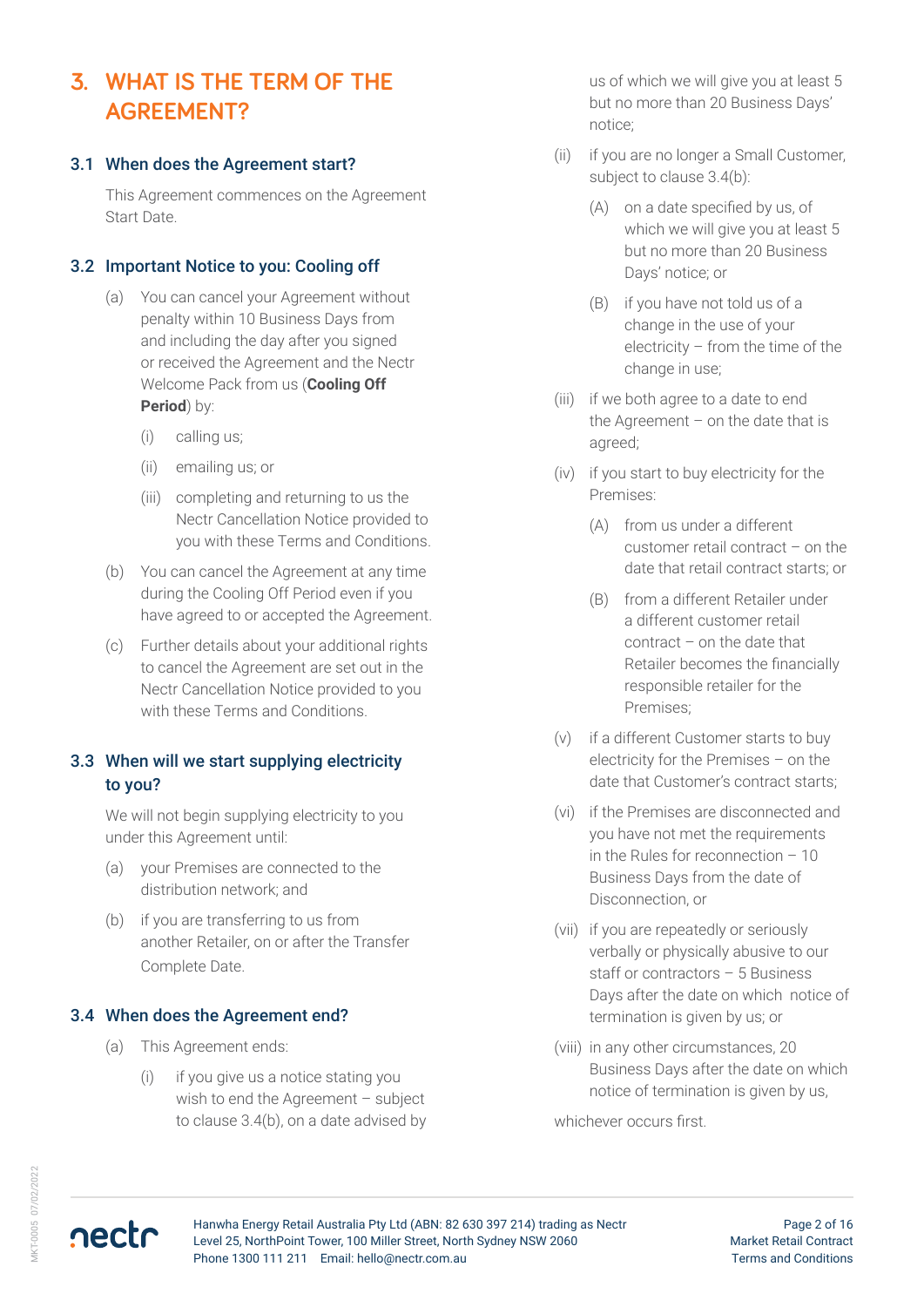- (b) If you do not give us safe and unhindered access to the Premises to conduct a final meter reading (where relevant), this Agreement will not end under clause  $3.4(a)(i)$  or clause  $3.4(a)(ii)$  until we have issued you a final bill and you have paid any outstanding amount for the sale of electricity.
- (c) Rights and obligations accrued before the end of this Agreement continue despite the end of the Agreement, including any obligations to pay amounts to us.
- (d) Unless we provide you with prior notice, these Terms and Conditions will continue to apply to a new Energy Plan or any further period of your existing Energy Plan.

#### 3.5 Vacating your Premises

- (a) If you are vacating your Premises you may request us to transfer this Agreement to your new Premises. After receiving such a request, we may, at our sole discretion:
	- (i) offer to transfer your existing Energy Plan to the new Premises (including any residual "Fixed Benefit Period" (if any)); or
	- (ii) offer to place you on a new Energy Plan for the new Premises.
- (b) If you are vacating your Premises and you do not accept an offer (if any) provided by us under clause 3.5(a), you must provide us with your forwarding address for your final bill in addition to the notice you give us under clause 3.4(a)(i) of this Agreement.
- (c) When we receive the notice, we must use our best endeavours to arrange for the reading of the meter on the date specified in your notice (or as soon as possible after that date if you do not provide access to your meter on that date) and send a final bill for those Premises to you.
- (d) You will continue to be responsible for charges for those Premises until your Agreement ends in accordance with clause 3.4 of these Terms and Conditions.

# **4. SCOPE OF THIS AGREEMENT**

### 4.1 What is covered by the Agreement?

- (a) Under this Agreement, we agree to sell you electricity at your Premises. We also agree to meet other obligations set out in this Agreement and to comply with the Energy Laws.
- (b) In return, you agree:
	- (i) to be responsible for charges for electricity supplied to the Premises until this Agreement ends under clause 3.4 even if you vacate the Premises earlier;
	- (ii) to pay the amounts billed by us under this Agreement; and
	- (iii) to meet your obligations under this Agreement and the Energy Laws.

#### 4.2 What is not covered by the Agreement?

This Agreement does not cover the physical connection of your Premises to the distribution system, including the maintenance of that connection and the supply of electricity to your Premises. This is the role of your Distributor under a separate contract called a Customer Connection Contract.

# **5. YOUR GENERAL OBLIGATIONS**

#### 5.1 Full information

You must give us any information we reasonably require for the purposes of this Agreement. The information must be correct, and you must not mislead or deceive us in relation to any information provided to us.

#### 5.2 Updating information

You must tell us promptly if:

(a) information you have provided to us changes, including if your billing address changes or if your use of electricity changes (for example, if you start running a business at the Premises); or

nectr

Hanwha Energy Retail Australia Pty Ltd (ABN: 82 630 397 214) trading as Nectr Level 25, NorthPoint Tower, 100 Miller Street, North Sydney NSW 2060 Phone 1300 111 211 Email: hello@nectr.com.au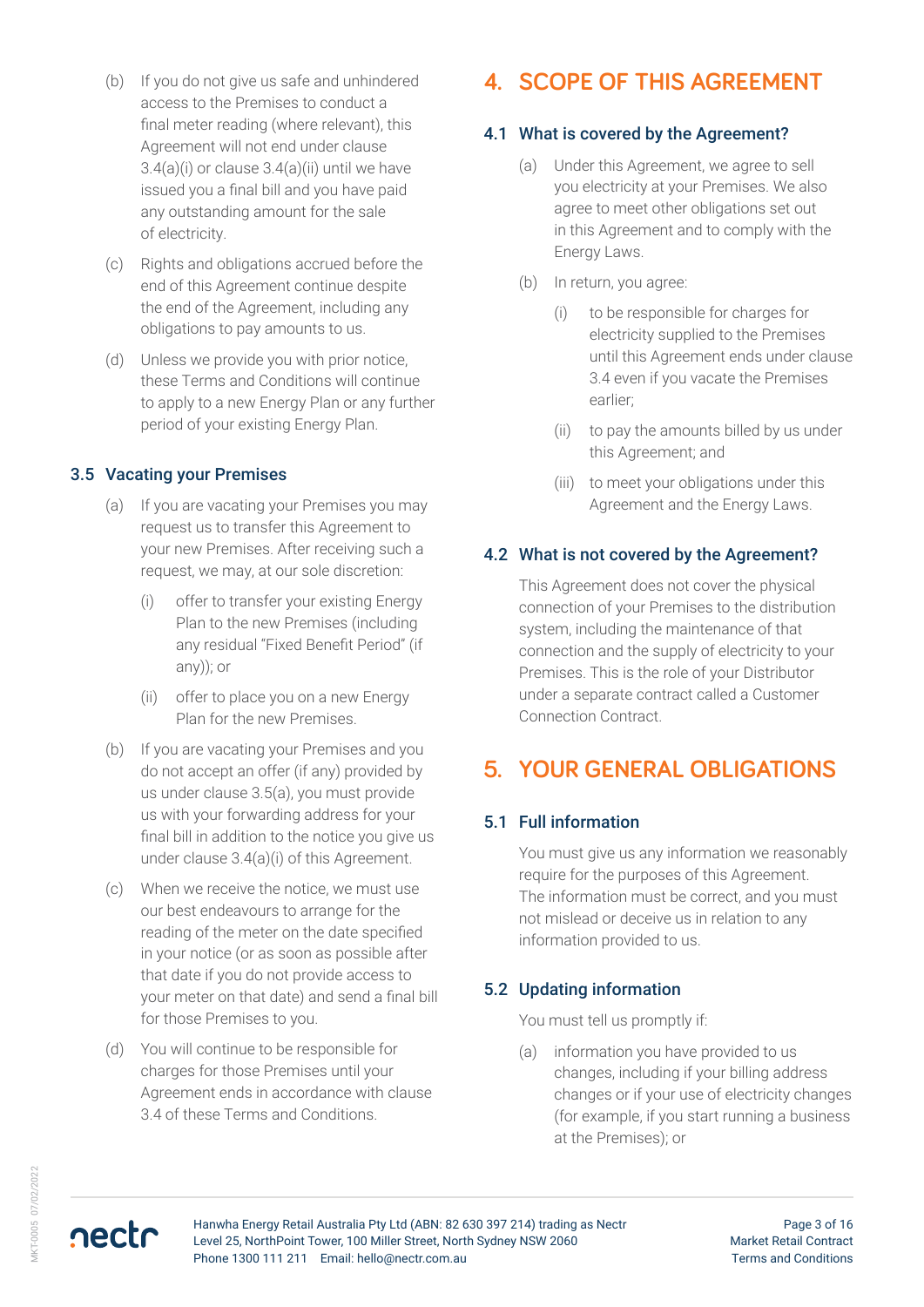(b) you are aware of any change that materially affects access to your meter or to other equipment involved in providing metering services at the Premises.

#### 5.3 Life support equipment

- (a) If a person living or intending to live at your Premises requires life support equipment, you must:
	- (i) register the Premises with us or your Distributor; and
	- (ii) provide Medical Confirmation for the Premises.
- (b) Subject to satisfying the requirements in the Rules, your Premises may cease to be registered as having life support equipment if Medical Confirmation is not provided to us or your Distributor.
- (c) You must provide us or your Distributor with all relevant life support registration forms as soon as possible as this will assist in completing your registration.
- (d) You must tell us or your Distributor if the life support equipment is no longer required at the Premises.
- (e) If you tell us that a person living or intending to live at your Premises requires life support equipment, we must give you:
	- (i) at least 50 Business Days to provide Medical Confirmation for the Premises;
	- (ii) general advice that there may be a Distributor Planned Interruption, Retailer Planned Interruption or unplanned Interruption to the supply of electricity to the Premises;
	- (iii) at least 4 Business Days' notice in writing of any Retailer Planned Interruption to the supply of electricity to the Premises unless we have obtained your explicit consent to the Interruption occurring on a specified date;
- (iv) information to assist you to prepare a plan of action in case of an unplanned Interruption; and
- (v) emergency telephone contact numbers.

#### 5.4 Obligations if you are not an owner

If you cannot meet an obligation relating to your Premises under this Agreement because you are not the owner you will not be in breach of the obligation if you take all reasonable steps to ensure that the owner or other person responsible for the Premises fulfils the obligation.

### **6. OUR LIABILITY**

- (a) The quality and reliability of your electricity supply is subject to a variety of factors that are beyond our control as your Retailer, including accidents, Emergencies, weather conditions, vandalism, system demand, the technical limitations of the distribution system and the acts of other persons (such as your Distributor), including at the direction of a Relevant Authority.
- (b) To the extent permitted by law, we give no condition, warranty, guarantee or undertaking, and we make no representation to you, about the condition or suitability of energy, its quality, fitness for purpose or safety, other than those set out in this Agreement.
- (c) Unless we have acted in bad faith or negligently, the National Energy Retail Law excludes our liability for any loss or damage you suffer as a result of the total or partial failure to supply energy to your Premises, which includes any loss or damage you suffer as a result of the defective supply of electricity.
- (d) We have the right to set off any amount owed by us to you under this Agreement against any amount owed by you to us under this Agreement. Our liability to make any payment to you will be reduced by the extent of any such set off.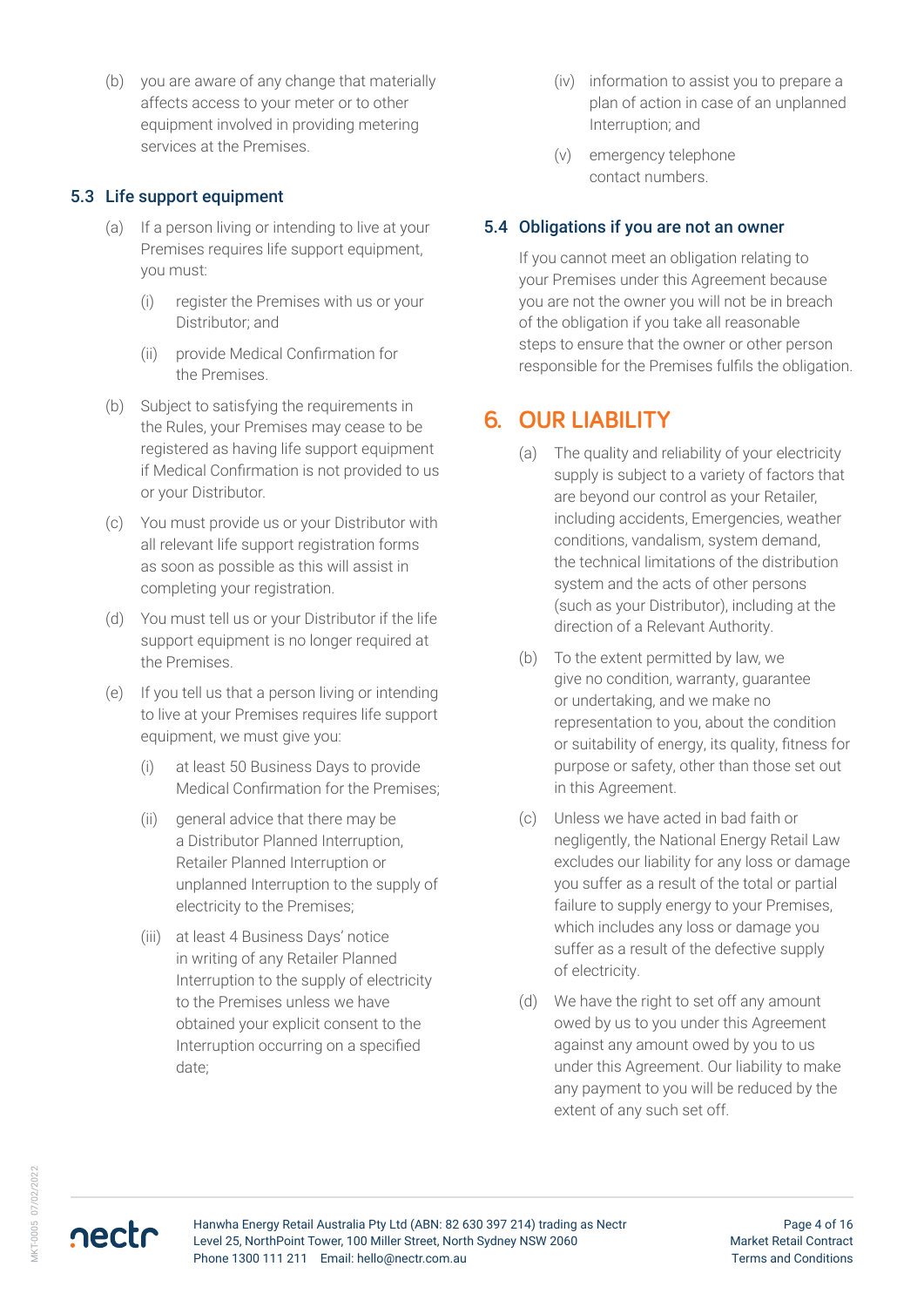# **7. PRICE FOR ENERGY AND OTHER SERVICES**

#### 7.1 What are our tariffs and Charges?

- (a) The initial tariffs and Charges for the sale of electricity to you under this Agreement, as well as the initial conditions for each tariff and Charge, are set out in your Energy Plan Confirmation contained within your Nectr Welcome Pack.
- (b) Any additional, subsequent or amended tariffs and Charges will be set out in the Fee Schedule. Our Fee Schedule is published on our website and includes your Distributor's charges.
- (c) Different tariffs and Charges may apply to you depending on your circumstances. Any additional, subsequent or amended conditions for each tariff and Charge will be set out in the Fee Schedule.

**Note:** We do not impose any charges for the termination of this Agreement.

#### 7.2 Changes to tariffs and Charges

- (a) We may vary your tariffs or Charges or introduce a new Charge by providing you with notice of the variation in accordance with the National Energy Retail Law and the Rules.
- (b) Where we vary your tariffs or Charges, we will (unless legally exempted from doing so):
	- (i) if your Applicable State is not Queensland, provide you with at least 5 Business Days notice before the variation to your tariffs or Charges is to apply to you;
	- (ii) if your Applicable State is Queensland:
		- (A) provide you with at least 10 Business Days notice before any increase to your tariffs or Charges is to apply to you; and
		- (B) provide you with at least 5 Business Days notice before any decrease to your tariffs or Charges is to apply to you; and
- (iii) deliver the notice to you by your preferred form of communication
- (c) If you are on an Energy Plan with a "Fixed Benefit Period", the new Charges will not apply until the "Fixed Benefit Period" expires unless:
	- (i) the Charges relate to fees charged to us by your Distributor which are then passed through directly to you;
	- (ii) your meter type changes or your Charges were applied based on incorrect information or assumptions;
	- (iii) you request, and we agree to, a change to your Energy Plan; or
	- (iv) it is required, or we are expressly permitted to do so, by the National Energy Retail Law or the Rules.

#### 7.3 Variation of tariff due to change of use

- (a) You must notify us as soon as practicable if there is any change in:
	- (i) the nature of your energy usage at your Premises;
	- (ii) the meter installed at your Premises; or
	- (iii) any other circumstance that may impact on your ability to continue to satisfy the conditions applying to your current category of tariff.
- (b) The category of tariff forming the basis of your Energy Plan and the Charges payable under this Agreement may be varied by us if:
	- (i) you no longer satisfy the conditions applying to that category of tariff;
	- (ii) the corresponding distribution tariff from your Distributor in relation to your Premises is no longer available; or
	- (iii) the required or selected meter type is no longer available.
- (c) If we transfer you to a new tariff, this may result in a variation to your Charges: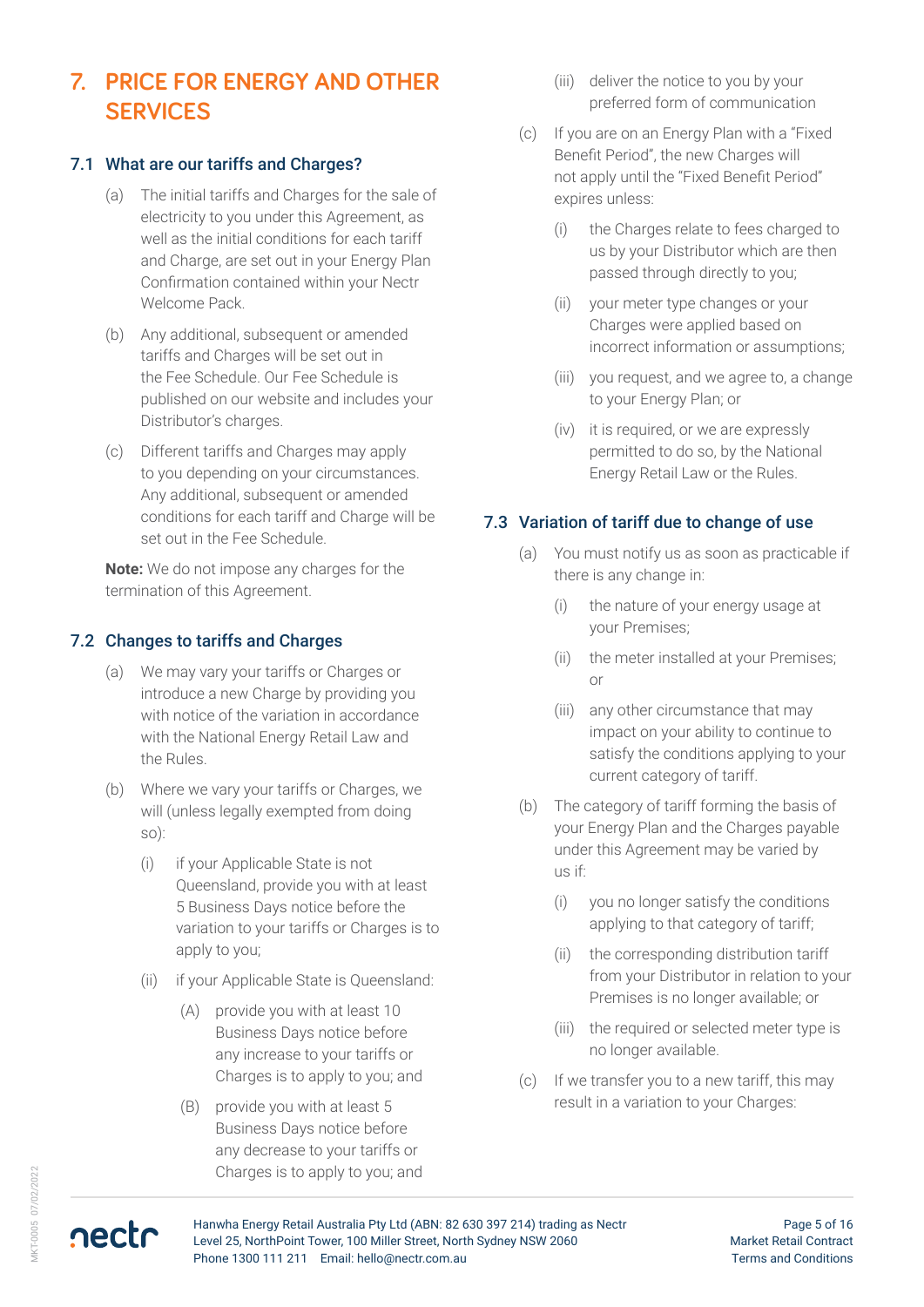- (i) if you notify us in accordance with clause  $7.3(a)$  – from the date of notification; or
- (ii) if you have not notified us in accordance with clause 7.3(a) – retrospectively from the date the relevant change referred to in clause 7.3(b) occurred.

#### 7.4 Variation of tariff due to new meter installation

Your tariff or Charges may change if your meter is replaced under clause 10.

#### 7.5 Variation of network tariff category

- (a) Your tariff or Charges may change if the network tariff category applicable to the supply of Energy to the Premises changes.
- (b) We may change the network tariff category associated with the supply of Energy to your Premises if doing so will result in a decrease in the costs we incur in selling Energy to you and is unlikely to cause detriment to you. You consent to those changes to your network tariff category and authorise us to apply to your Distributor to effect those changes.

#### 7.6 Availability of alternative tariffs

- (a) If you think you satisfy the conditions applying to another tariff or type of tariff, you can ask us to review your current circumstances to see whether that tariff or type of tariff can apply to you.
- (b) Depending on the meter configuration and availability at your Premises and the availability of alternative tariffs offered by your Distributor, we may offer you different tariffs for the consumption of energy at your Premises.

#### 7.7 Changes to tariff or type of tariff during a Billing Cycle

If a tariff applying to you changes during a Billing Cycle, we will calculate your next bill on a proportionate basis.

#### 7.8 GST

- (a) Amounts specified in the Fee Schedule from time to time and other amounts payable under this Agreement may be stated to be exclusive or inclusive of GST. Clause 7.8(b) applies unless an amount is stated to include GST.
- (b) Where an amount to be paid by you under this Agreement is payment for a "taxable supply" as defined for GST purposes, to the extent permitted by law, the amount you must pay will be increased so that the cost of the GST payable on the taxable supply is passed on to the recipient of that taxable supply.

# **8. BILLING**

#### 8.1 General

- (a) We will send a bill to you as soon as possible after the end of each Billing Cycle specified in your Energy Plan and this Agreement.
- (b) We may alter your Billing Cycle by written notice to you provided that the new Billing Cycle is no longer than the maximum period permitted under the Rules.
- (c) We will send the bill:
	- (i) to you at the email address nominated by you; or
	- (ii) to a person authorised in writing by you to act on your behalf at the email address specified by you.
- (d) By providing us with an email address, you agree that we may send a link to your bill by email to that email address, unless we determine that your email address is not valid.

#### 8.2 Calculating the bill

Bills we send to you ('your bills') will be calculated on:

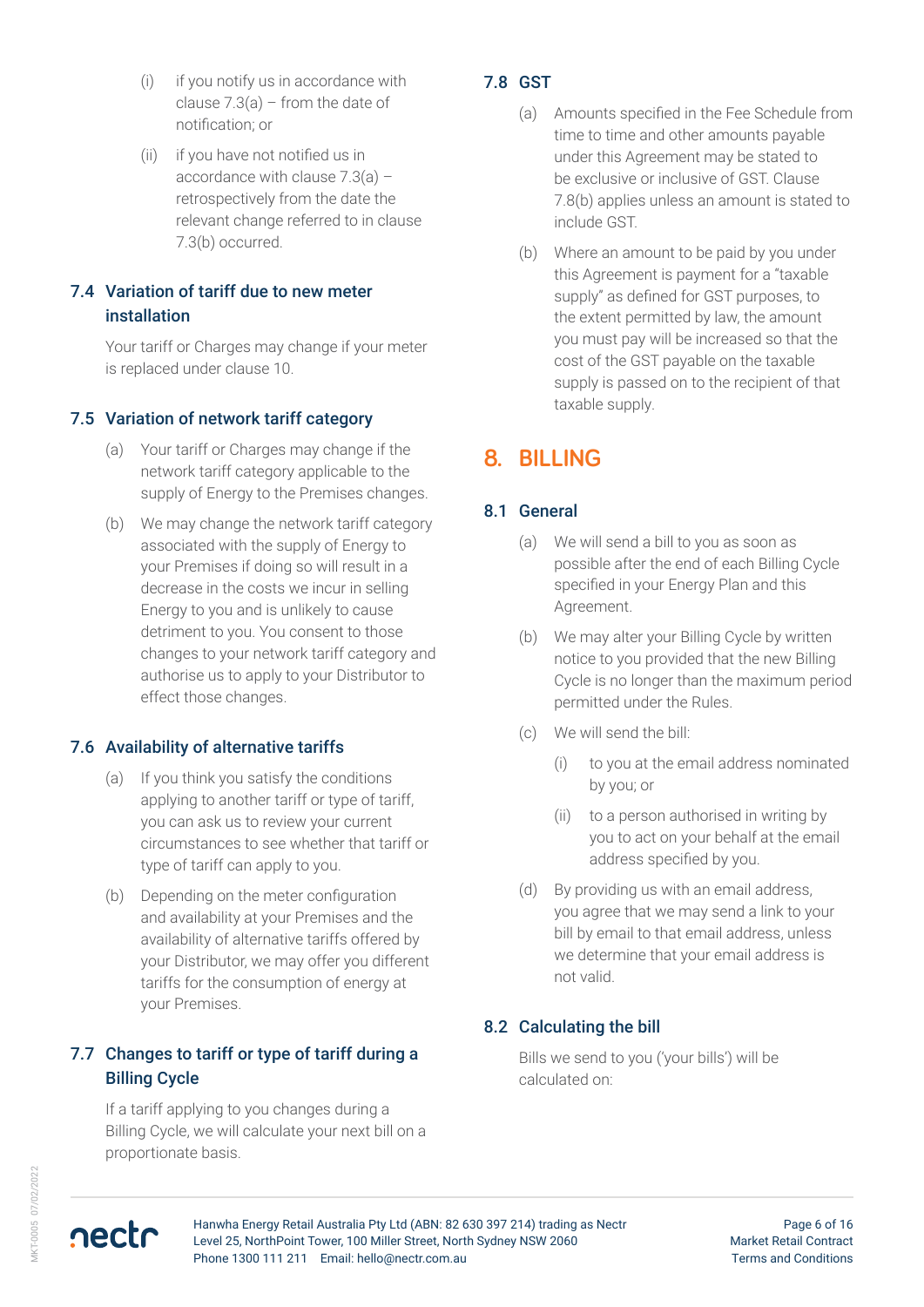- (a) the amount of electricity consumed at your Premises during the Billing Cycle (using information obtained from reading your meter or otherwise in accordance with the Rules);
- (b) the amount of fees and charges for any other services provided under or in connection with this Agreement during the Billing Cycle;
- (c) the charges payable for services provided by your Distributor, including connection charges if you have asked for a new connection or connection alteration and have not made alternative arrangements with your Distributor;
- (d) the charges payable for services provided by a Metering Coordinator, including attendance fees, installation fees or testing fees; and
- (e) any distribution fees or costs incurred by us in connection with the sale or supply of electricity by us to you.

#### 8.3 Estimating the electricity usage

- (a) We may estimate the amount of electricity consumed at your Premises if your meter cannot be read, if your metering data is not obtained (for example, if access to the meter is not given or the meter breaks down or is faulty), or if you otherwise consent.
- (b) If we estimate the amount of electricity consumed at your Premises to calculate a bill, we must:
	- (i) clearly state on the bill that it is based on an estimation; and
	- (ii) when your meter is later read, adjust your bill for the difference between the estimate and the electricity actually used.
- (c) If the later meter read shows that you have been undercharged, we will allow you to pay the undercharged amount in instalments, over the same period of time during which the meter was not read (if less than 12 months), or otherwise over 12 months.

(d) If the meter has not been read due to your actions, and you request us to replace the estimated bill with a bill based on an actual reading of the meter, we will comply with your request but may charge you any cost we incur in doing so.

#### 8.4 Your historical billing information

Upon request, we must give you information about your billing history with us for the previous 2 years free of charge. However, we may charge you if you require information going back more than 2 years or we have already given you this information 4 times in the previous 12 months.

#### 8.5 Your electricity consumption information

Upon request, we must give you information about your electricity consumption with us for up to 2 years free of charge. However, we may charge you if:

- (a) we have already given you this information 4 times in the previous 12 months;
- (b) the information requested is different in manner or form to any minimum requirements we are required to meet; or
- (c) the information is requested by a representative you have authorised to act on your behalf, and that request is part of a request the representative makes to us in relation to more than one Customer.

### **9. PAYING YOUR BILL**

#### 9.1 What you have to pay

You must pay to us the amount shown on each bill by the Pay-By Date. Subject to clause 9.2(c), the Pay-By Date will be no earlier than 5 Business Days from the date on which we issue your bill.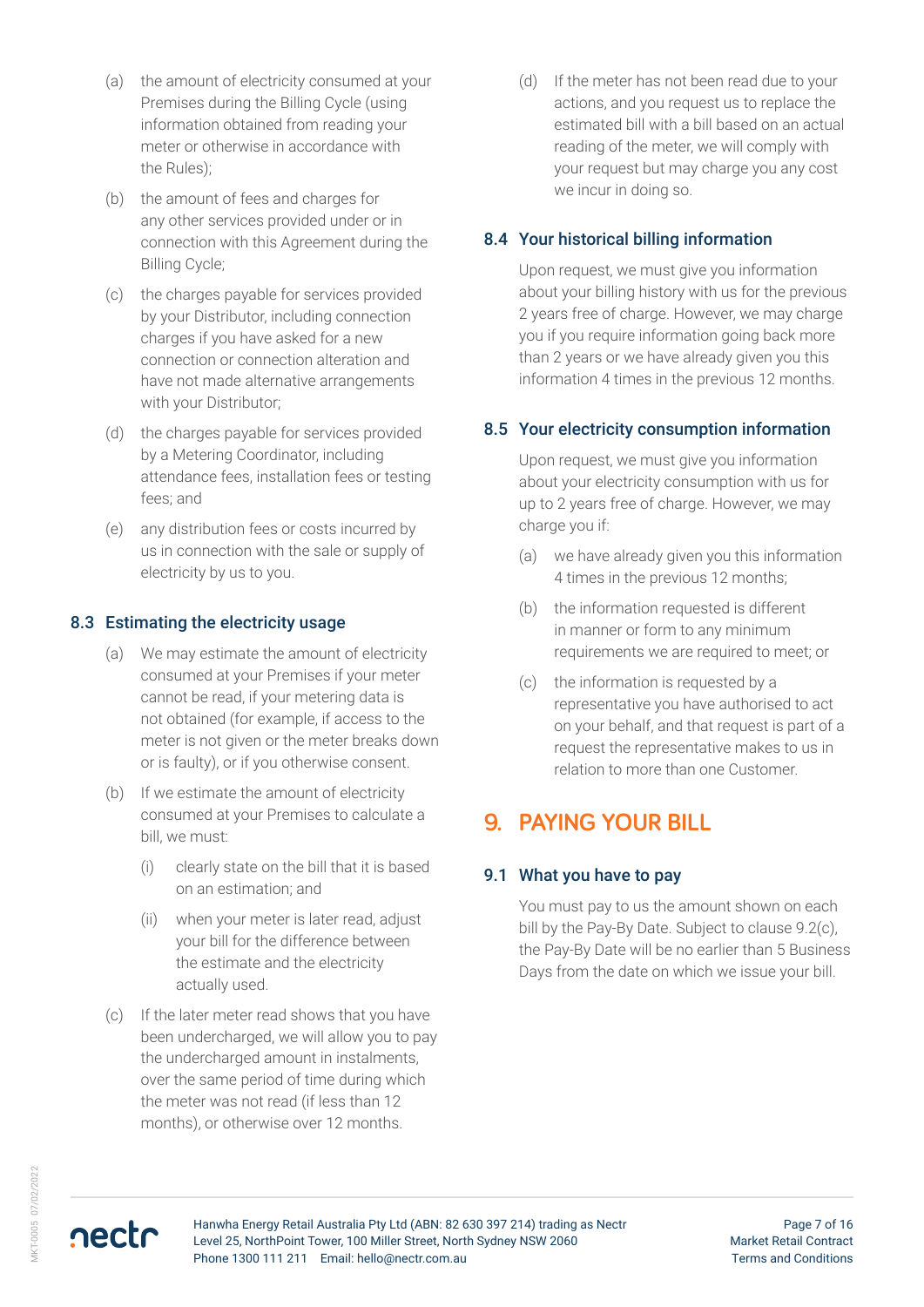#### 9.2 Revised bill following a customer read estimate

- (a) Where the Rules permit you to request an adjusted bill based on a customer read estimate by providing us with the customer read estimate before the due date for payment specified in the bill, we will promptly issue you with an adjusted bill based on the customer read estimate.
- (b) We may reject a customer read estimate provided to us by prompt notice to you if the customer read estimate:
	- (i) is provided to us on or after the due date of payment of the bill; or
	- (ii) is not provided in accordance with the guidance and requirements for a customer read estimate provided by us on our website.
- (c) Where we issue you with an adjusted bill following a customer read estimate, you must pay to us the amount shown on the adjusted bill by the Pay-By Date of this adijusted bill.

#### 9.3 Issue of reminder notices

If you have not paid your bill by the Pay-By Date, we will send you a reminder notice that payment is required. The reminder notice will give you a further due date for payment which will be not less than 6 Business Days after we issue the reminder notice.

#### 9.4 Difficulties in paying

- (a) If you have difficulties paying your bill, you should contact us as soon as possible. We will provide you with information about payment options.
- (b) If you are a Residential Customer and have told us that you have difficulty paying your bill, we must offer you the option of paying your bill under a payment plan. However, we are not obliged to do so if you have had 2 payment plans cancelled due to nonpayment in the previous 12 months or have

been convicted of an offence involving the illegal use of energy in the previous two years.

(c) Additional protections may be available to you under our Customer Hardship Policy and under the National Energy Retail Law and the Rules if you are a Customer experiencing payment difficulties due to hardship. A copy of our Customer Hardship Policy is available at on our website.

### **10. METERS**

- (a) You must allow us and our authorised representatives safe and unhindered access to your Premises for the purposes of (where relevant):
	- (i) reading, testing, maintaining, inspecting or altering any metering installation at the Premises;
	- (ii) calculating or measuring electricity supplied or taken at the Premises;
	- (iii) checking the accuracy of metered consumption at the Premises; and
	- (iv) replacing meters.
- (b) We will use our best endeavours to ensure that a meter reading is carried out as frequently as is needed to prepare your bills, consistently with the metering rules and in any event at least once every 12 months.
- (c) If we or our representatives seek access to the Premises under clause 10(a), we will:
	- (i) comply with all relevant requirements under the Energy Laws;
	- (ii) carry or wear official identification; and
	- (iii) show the identification if requested.
- (d) If we propose to replace your electricity meter we must give you a notice with the right to elect not to have your meter replaced unless:
	- (i) your meter is faulty or sample testing indicates it may become faulty; or
	- (ii) you have requested or agreed to the replacement of your meter.

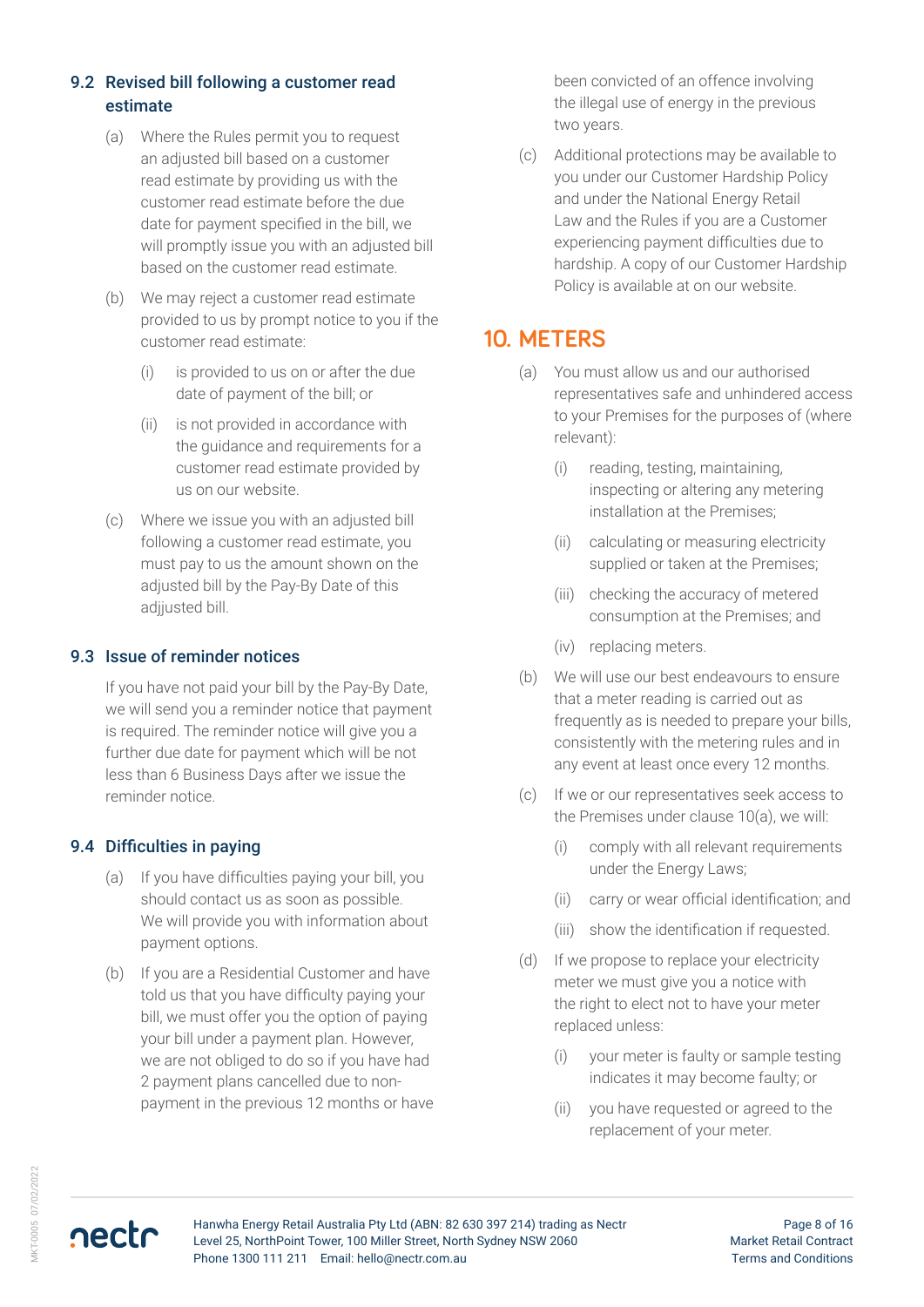# **11. INTERRUPTION TO ELECTRICITY SUPPLY**

#### 11.1 Retailer may arrange Retailer Planned Interruptions (maintenance, repair etc.)

- (a) We may arrange Retailer Planned Interruptions to the supply of electricity to your Premises where permitted under the Energy Laws for the purpose of the installation, maintenance, repair or replacement of your electricity meter.
- (b) If your electricity supply will be affected by a Retailer Planned Interruption arranged by us and clause 5.3(e)(iii) does not apply:
	- (i) we may seek your explicit consent to the Interruption occurring on a specified date;
	- (ii) we may seek your explicit consent to the Interruption occurring on any day within a specified 5 Business Day range; or
	- (iii) otherwise, we will give you at least 4 Business Days' notice of the Interruption by email, mail, letterbox drop, press advertisement or other appropriate means.

#### 11.2 Your right to information about planned **Interruptions**

- (a) If you request us to do so, we will use our best endeavours to explain a Retailer Planned Interruption to the supply of electricity to the Premises which was arranged by us.
- (b) If you request an explanation in writing we must, within 10 Business Days of receiving the request, give you either:
	- (i) the written explanation; or
	- (ii) an estimate of the time it will take to provide a more detailed explanation if a longer period is reasonably needed.
- (c) For Interruptions made by your Distributor, we may refer you to your Distributor to provide information.

# **12. UNDERCHARGING AND OVERCHARGING**

#### 12.1 Undercharging

- (a) If we have undercharged you, we may recover the undercharged amount from you. If we recover an undercharged amount from you:
	- (i) we will not charge interest on the undercharged amount; and
	- (ii) we will offer you time to pay the undercharged amount in instalments over the same period of time during which you were undercharged (if less than 12 months), or otherwise over 12 months.
- (b) The maximum amount we can recover from you is limited to the amount that has been undercharged in the nine months immediately before we notify you, unless the undercharge is your fault, or results from your unlawful act or omission.

#### 12.2 Overcharging

- (a) Where you have been overcharged by less than \$50, and you have already paid the overcharged amount, we must credit that amount to your next bill.
- (b) Where you have been overcharged by \$50 or more, we must inform you within 10 Business Days of our becoming aware of the overcharge and, if you have already paid that amount, we must credit that amount to your next bill. However, if you request otherwise, we will comply with that request.
- (c) If you have stopped buying electricity from us, we will use our best endeavours to pay the overcharged amount to you within 10 Business Days.
- (d) If you have been overcharged as a result of your own fault or unlawful act or omission, we may limit the amount we credit or pay you to the amount you were overcharged in the last 12 months.

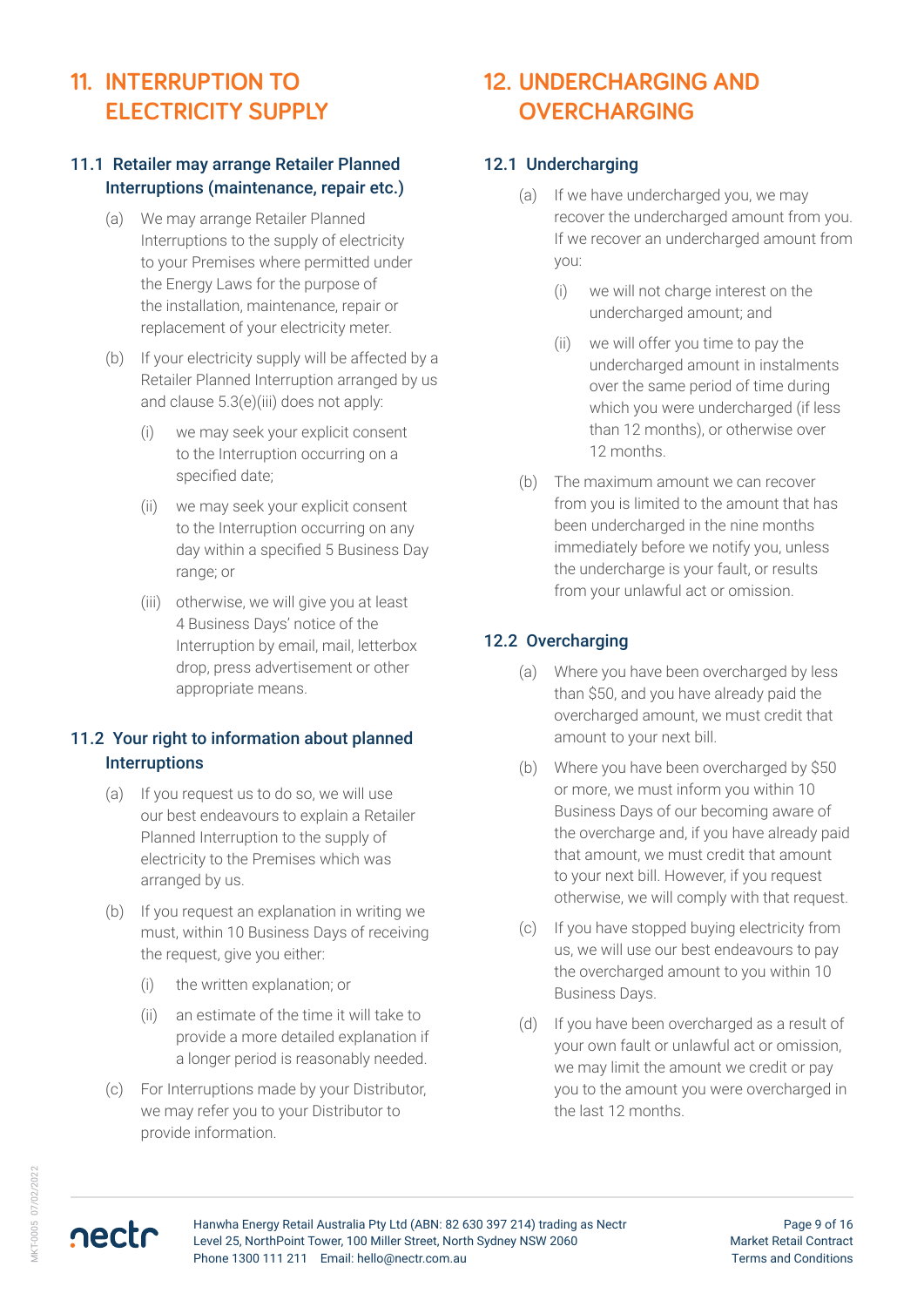#### 12.3 Reviewing your bill

- (a) If you disagree with the amount you have been charged, you can ask us to review your bill in accordance with our standard complaints and dispute resolution procedures.
- (b) If you ask us to, we must arrange for a check of the meter reading or metering data or for a test of the meter in reviewing the bill. You will be liable for the cost of the check or test and we may request payment in advance. However, if the meter or metering data proves to be faulty or incorrect, we must reimburse you for the amount paid.
- (c) If your bill is being reviewed, you are still required to pay any other bills from us that are due for payment and the lesser of:
	- (i) the portion of the bill that you do not dispute; or
	- (ii) an amount equal to the average of your bills in the last 12 months.

### **13. SECURITY DEPOSITS**

#### 13.1 Requiring a Security Deposit

- (a) We may ask you, in accordance with the Energy Laws, to provide us with a Security Deposit.
- (b) If we ask you to provide a Security Deposit, you must pay the Security Deposit to us:
	- (i) in the manner specified by us; and
	- (ii) by the date requested by us.

#### 13.2 Interest on a Security Deposit

If you have paid a Security Deposit, we will pay you interest on the Security Deposit in accordance with the Energy Laws.

#### 13.3 Dealing with a Security Deposit

We may use your Security Deposit, and any interest earned on the Security Deposit, to offset any amount you owe to us under this Agreement.

### **14. DISCONNECTION OF SUPPLY**

#### 14.1 When can we arrange for Disconnection?

Subject to us satisfying the requirements in the Rules, we may arrange for the Disconnection of your Premises if:

- (a) you do not pay your bill by the Pay-By Date and, if you are a Residential Customer, you:
	- (i) fail to comply with the terms of an agreed payment plan; or
	- (ii) do not agree to an offer to pay the bill by instalments, or having agreed, you fail to comply with the instalment arrangement;
- (b) you do not give us access to your Premises to read a meter (where relevant) for 3 consecutive meter reads;
- (c) you fail to give us safe and unhindered access to the Premises as required by clause 10 or any requirements under the Energy Laws;
- (d) there has been illegal or fraudulent use of energy at your Premises in breach of clause 15; or
- (e) we are otherwise entitled or required to do so under the Rules or by law.

#### 14.2 Notice and warning of Disconnection

Before disconnecting your Premises, we must comply with relevant warning notice requirements and other provisions in the Rules, and in relation to safe and unhindered access only, we must use our best endeavours to contact you to arrange an appointment with you for access to your Premises in addition to any warning notice. However, we are not required to provide a warning notice prior to Disconnection in certain circumstances (for example, where there

nectr

Hanwha Energy Retail Australia Pty Ltd (ABN: 82 630 397 214) trading as Nectr Level 25, NorthPoint Tower, 100 Miller Street, North Sydney NSW 2060 Phone 1300 111 211 Email: hello@nectr.com.au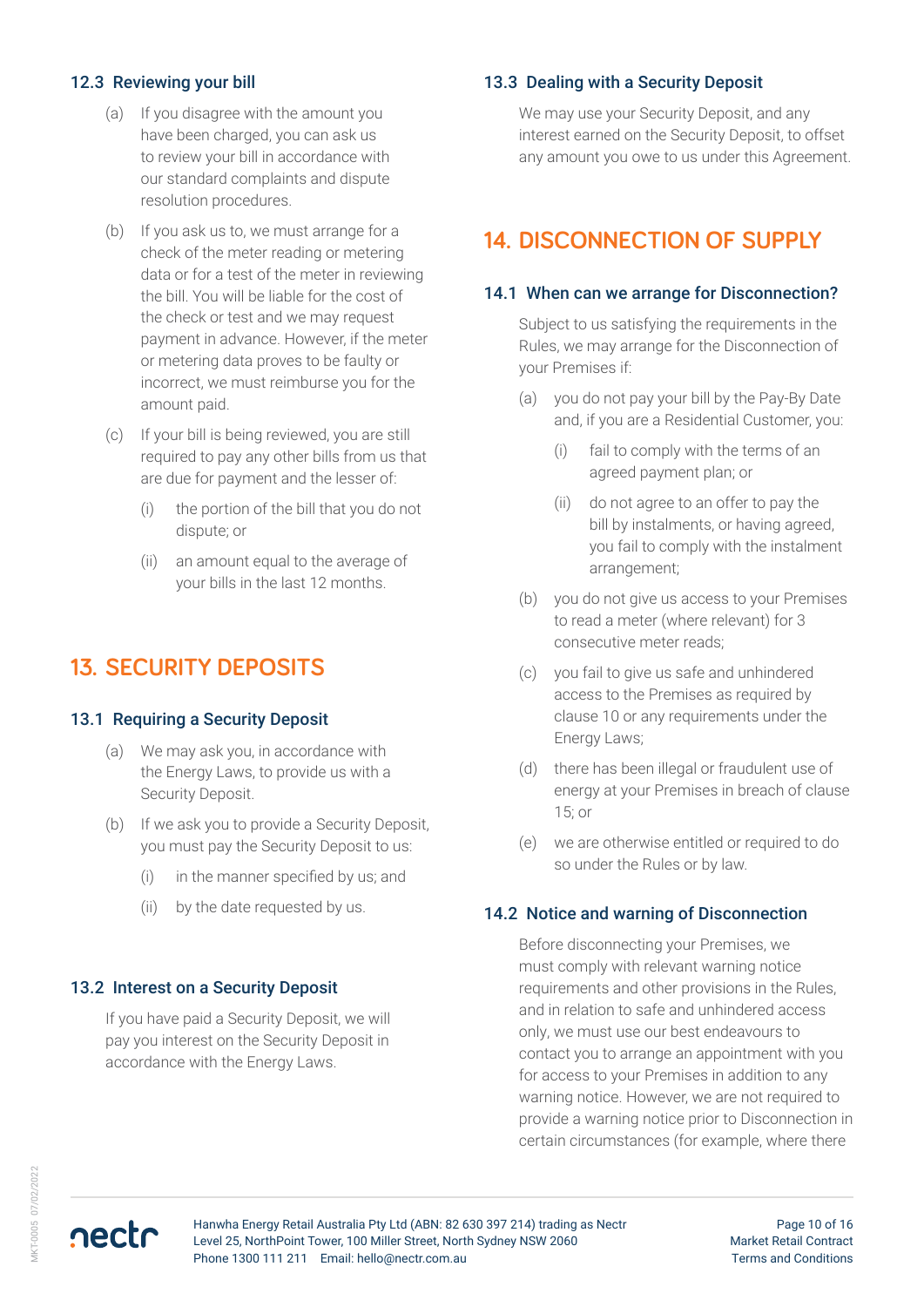has been illegal or fraudulent use of energy at your Premises or where there is an Emergency or health and safety issue).

#### 14.3 When we must not arrange Disconnection

- (a) Subject to clause 13.3(b), your Premises may not be disconnected during the following times (**Protected Period**):
	- (i) on a Business Day before 8am or after 3pm;
	- (ii) on a Friday or the day before a public holiday;
	- (iii) on a weekend or a public holiday;
	- (iv) on the days between 20 December and 31 December (both inclusive) in any year; or
	- (v) if you are being disconnected under clause 13.1(a), during an extreme weather event.
- (b) Your Premises may be disconnected within the Protected Period:
	- (i) for reasons of health and safety;
	- (ii) in an Emergency;
	- (iii) as directed by a Relevant Authority;
	- (iv) if you are in breach of the clause your Customer Connection Contract that deals with interference with energy equipment;
	- (v) if you request us to arrange Disconnection within the Protected Period;
	- (vi) if your Premises contain a commercial business that only operates within the Protected Period and where access to the Premises is necessary to effect Disconnection; or
	- (vii) where the Premises are not occupied.

### **15. RECONNECTION AFTER DISCONNECTION**

(a) We must arrange for the reconnection of your Premises if, within 10 Business Days of your Premises being disconnected:

- (i) you ask us to arrange for reconnection of your Premises;
- (ii) you rectify the matter that led to the Disconnection; and
- (iii) you pay any reconnection charge (if requested).
- (b) We may terminate this Agreement 10 Business Days following Disconnection if you do not meet the requirements in clause 14(a).

### **16. WRONGFUL AND ILLEGAL USE OF ENERGY**

#### 16.1 Use of energy

You must not, and must take reasonable steps to ensure others do not:

- (a) illegally use energy supplied to your Premises;
- (b) interfere or allow interference with any energy equipment that is at your Premises except as may be permitted by law;
- (c) use the energy supplied to your Premises or any energy equipment in a manner that:
	- (i) unreasonably interferes with the connection or supply of energy to another Customer; or
	- (ii) causes damage or interference to any third party;
- (d) allow energy purchased from us to be used otherwise than in accordance with this Agreement and the Rules; or
- (e) tamper with, or permit tampering with, any meters or associated equipment.

### **17. NOTICES AND BILLS**

(a) Notices and bills under this Agreement must be sent in writing, unless this Agreement or the National Energy Retail Law and the Rules say otherwise. We may do so personally, by email, by post, or by a message on your bill.



nectr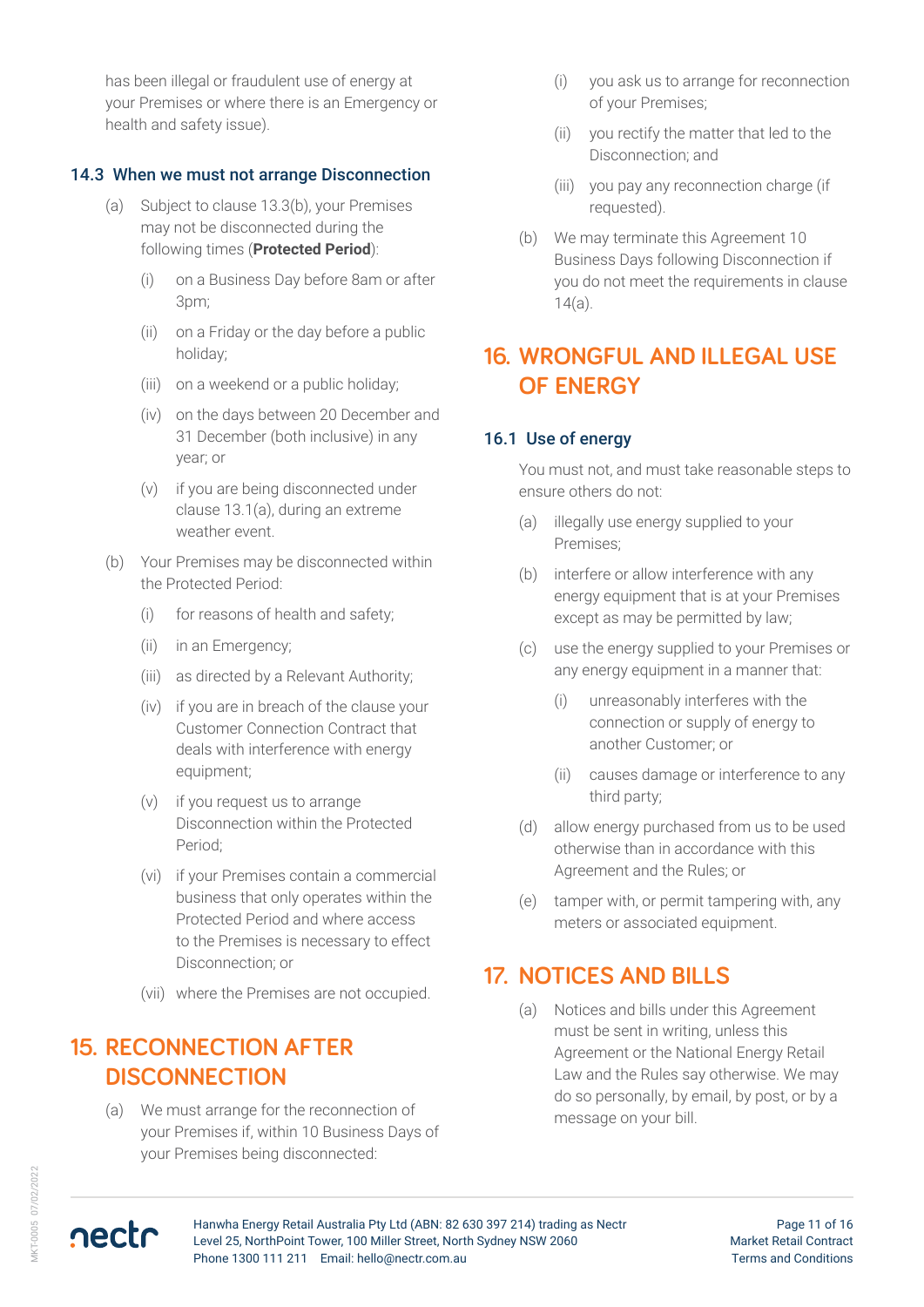- (b) A notice or bill sent under this Agreement is taken to have been received by you or by us (as relevant):
	- (i) on the date of transmission (unless the sender receives notice that delivery did not occur or has been delayed) if sent electronically and the use of electronic communication has been agreed between us; or
	- (ii) on the date it is handed to the party, left at the party's Premises (in your case) or left at one of our offices (in our case); or
	- (iii) on the date 2 Business Days after it is posted.
- (c) Our contact details for you to contact us or send us a notice are as set out in our bill to you, or as notified to you from time to time.
- (d) If it is agreed that any requirement of your Energy Plan is to be met electronically, we will do so in accordance with these Terms and Conditions. You will be recognised as having received the information and be bound by the transaction under the provisions relating to electronic transactions within the relevant legislation and these Terms and Conditions.

### **18. PRIVACY ACT NOTICE**

We will use your personal information to provide energy to you and manage our relationship with you and as otherwise permitted by law. We may disclose your personal information to our related companies, agents and contractors to assist in these purposes. This may include disclosures of your personal information to organisations outside Australia including in places such as the United Kingdom, the United States of America, Canada, South Korea and the Philippines.

We may use your personal information to tell you about products or services that we think you might be interested in where you have consented to us doing so, or it is otherwise permitted by law. We will seek to comply with all relevant privacy legislation in relation to your personal information. You can find our Privacy and Credit Reporting Policy on our website. If you have any questions, you can contact our privacy officer. Our Privacy and Credit Reporting Policy contains information about:

- (a) how to seek access to the personal information we hold about you and seek correction of the information; and
- (b) how to complain about a privacy breach and how we will deal with such a complaint.

### **19. COMPLAINTS AND DISPUTE RESOLUTION**

#### 19.1 Complaints

If you have a complaint relating to the sale of energy by us to you, or this Agreement generally, you may lodge a complaint with us in accordance with our standard complaints and dispute resolution procedures.

**Note:** Our standard complaints and dispute resolution procedures are published on our website.

#### 19.2 Our obligations in handling complaints

If you make a complaint, we must respond to your complaint within the required timeframes set out in our standard complaints and dispute resolution procedures and inform you:

- (a) of the outcome of your complaint and the reasons for our decision; and
- (b) that if you are not satisfied with our response, you have a right to refer the complaint to the relevant Energy & Water Ombudsman, or equivalent, whose contact details you can find on our website.



Page 12 of 16 Market Retail Contract Terms and Conditions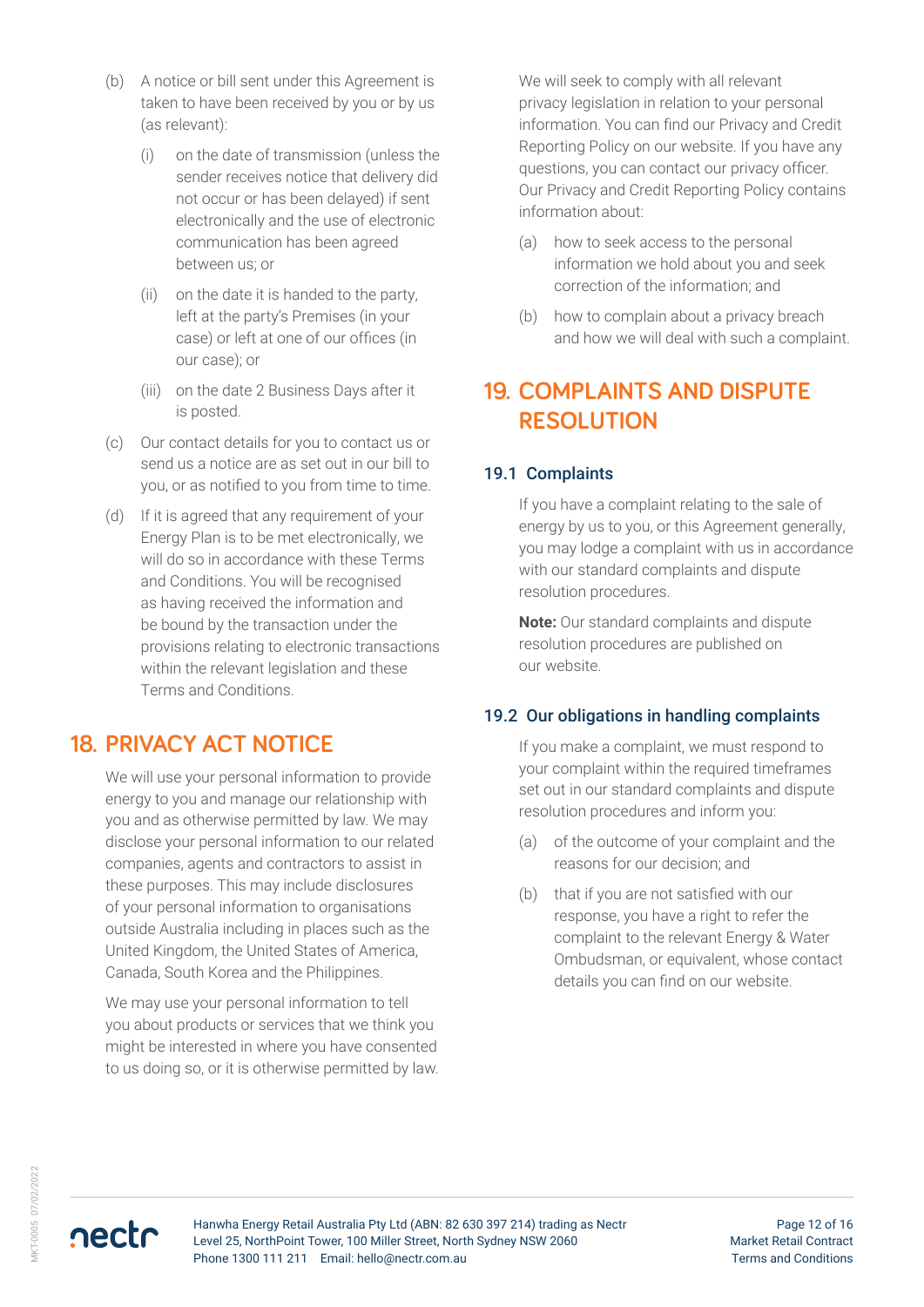### **20.FORCE MAJEURE**

#### 20.1 Effect of Force Majeure Event

If either party to this Agreement is unable to observe or perform on time an obligation under this Agreement because of an event or circumstance outside the reasonable control of that party (**Force Majeure Event**):

- (a) the obligation, other than an obligation to pay money, is suspended to the extent it is affected by the Force Majeure Event for as long as the Force Majeure Event continues; and
- (b) the affected party must use its best endeavours to give the other party prompt notice of that fact including full particulars of the event, an estimate of its likely duration, the extent to which the affected party's obligations are affected and the steps being taken to remove, overcome or minimise those effects.

#### 20.2 Deemed prompt notice

If the effects of a Force Majeure Event are widespread, we will be deemed to have given you prompt notice if we make the necessary information available by way of a 24 hour telephone service within 30 minutes of being advised of the event, or otherwise as soon as practicable after becoming aware of the event.

#### 20.3 Obligation to overcome or minimise effect of Force Majeure Event

A party that claims a Force Majeure Event must use its best endeavours to remove, overcome or minimise the effects of that event as soon as practicable.

#### 20.4 Settlement of industrial disputes

Nothing in this clause requires a party to settle an industrial dispute that constitutes a Force Majeure Event in any manner other than the manner preferred by that party.

### **21. APPLICABLE LAW**

The laws of the Applicable State govern this Agreement.

### **22. RETAILER OF LAST RESORT EVENT**

If we are no longer entitled by law to sell electricity to you due to a RoLR Event occurring in relation to us, we are required under the National Energy Retail Law and the Rules to provide relevant information (including your name, billing address and metering identifier) to the entity appointed as the relevant Designated Retailer for the RoLR Event and this Agreement will come to an end.

### **23. GENERAL**

#### 23.1 Our obligations

Some obligations placed on us under this Agreement may be carried out by another person. If an obligation is placed on us to do something under this Agreement, then:

- (a) we are taken to have complied with the obligation if another person does it on our behalf; and
- (b) if the obligation is not complied with, we are still liable to you for the failure to comply with this Agreement.

#### 23.2 Varying this Agreement

- (a) We can vary the benefits that apply to you under this Agreement where:
	- (i) we give you 20 to 40 Business Days' notice of the variation; and
	- (ii) you accept the change by not terminating this Agreement.
- (b) We may vary this Agreement with your consent.
- (c) We may also vary this Agreement by notice to you if we need to do so to comply with the Energy Laws, or if otherwise permitted by the Energy Laws.

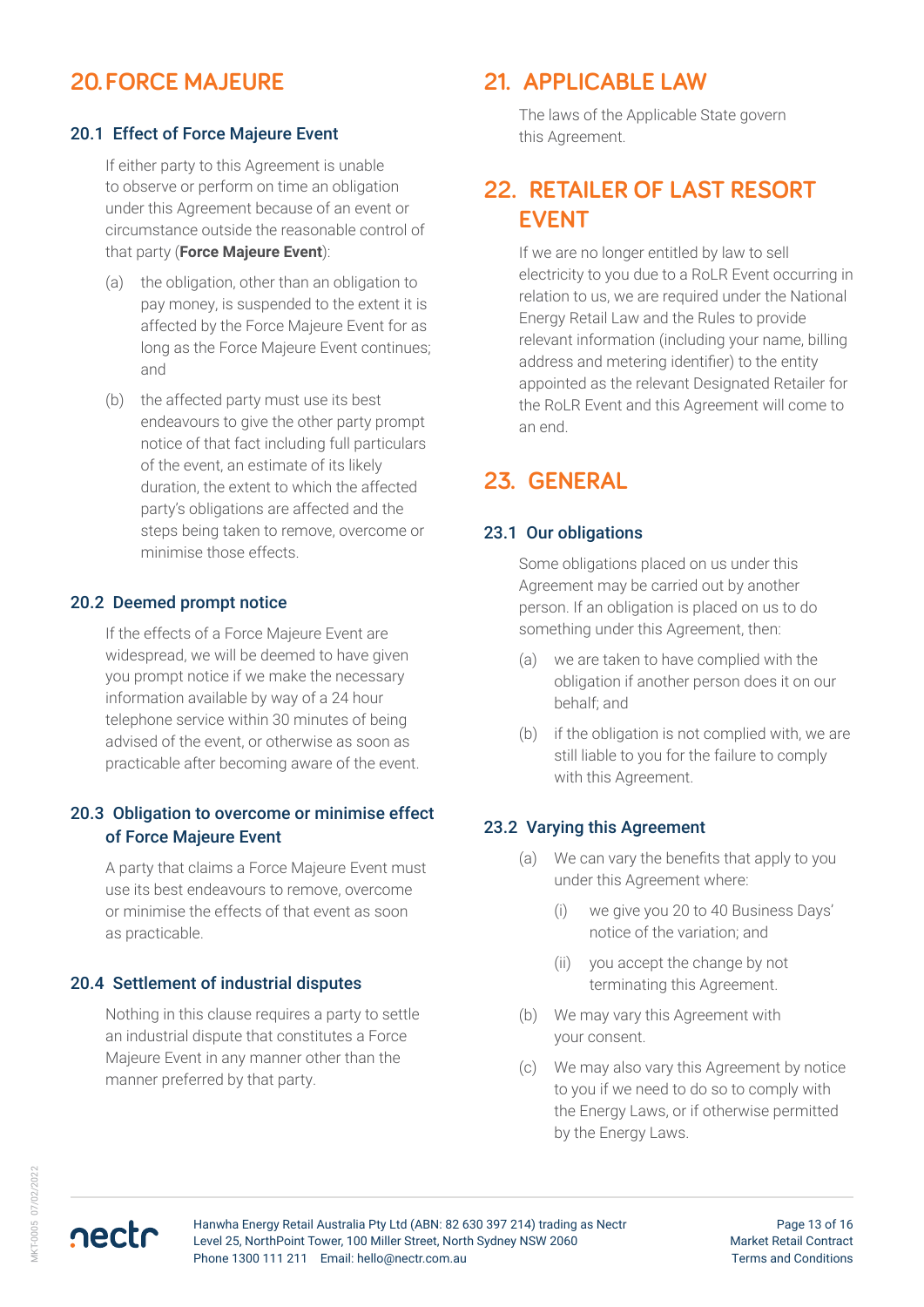# **24. DEFINITIONS AND INTERPRETATION**

#### 24.1 Definitions

**Agreement** means the Nectr Energy Plan Confirmation, these Terms and Conditions and any other document you have entered into with us for the sale of electricity at your Premises;

**Agreement Start Date** means the date on which this Agreement commences, being the date you receive the Energy Plan Confirmation from us;

**Applicable State** means the State or Territory whose Energy Laws regarding the sale and supply of Energy apply to your supply address;

**Billing Cycle** means the regular recurrent period for which you receive a bill from us;

**Business Day** means a day other than a Saturday, a Sunday or a public holiday in the applicable state;

**Charges** means the amounts payable by you in respect of:

- (a) energy supplied by us (including supply charges, energy usage charges, Distributor charges, metering charges, taxes or any other fee or charge we otherwise incur from a third party in respect of supplying energy to you); or
- (b) other charges payable by you under this Agreement (including merchant services fees incurred by us from you making a payment by card or any fees for us to arrange metering-related goods or services for you);

**Cooling Off Period** has the meaning given to that term in clause 3.2(a);

**Customer** means a person who buys or wants to buy energy from a Retailer;

**Customer Connection Contract** means a contract between you and your Distributor for the provision of Customer connection services;

**Designated Retailer** means the financially responsible Retailer for the Premises (where you have an existing connection) or the local area Retailer (where you do not have an existing connection) for your Premises;

**Disconnection** means an action to prevent the flow of energy to the Premises, but does not include an Interruption;

**Distributor** means the person who operates the system that connects your Premises to the distribution network;

**Distributor Planned Interruption** means an Interruption for:

- (a) the planned maintenance, repair or augmentation of the transmission system; or
- (b) the planned maintenance, repair or augmentation of the distribution system, including planned or routine maintenance of a meter (excluding a Retailer Planned Interruption); or
- (c) the installation of a new connection or a connection alteration;

**Emergency** means an emergency due to the actual or imminent occurrence of an event that in any way endangers or threatens to endanger the safety or health of any person, or normal operation of the distribution system or transmission system, or that destroys or damages, or threatens to destroy or damage, any property;

**Energy** means electricity;

**Energy Laws** means national and State and Territory laws and rules relating to energy and the legal instruments made under those laws and rules;

**Energy Plan** means the terms on which you receive any applicable benefits, rewards and discounts when you receive energy supplied by us for a specific Energy Plan Period as set out in the Nectr Energy Plan Confirmation accompanying these Terms and Conditions;

**Energy Plan Period** means the "Fixed Benefit Period" or the "term" of an Energy Plan specified in the Nectr Energy Plan Confirmation accompanying these Terms and Conditions, beginning on the Energy Plan Start Date;

**Energy Plan Start Date** means the day we start supplying energy to you under an applicable Energy Plan;

nectr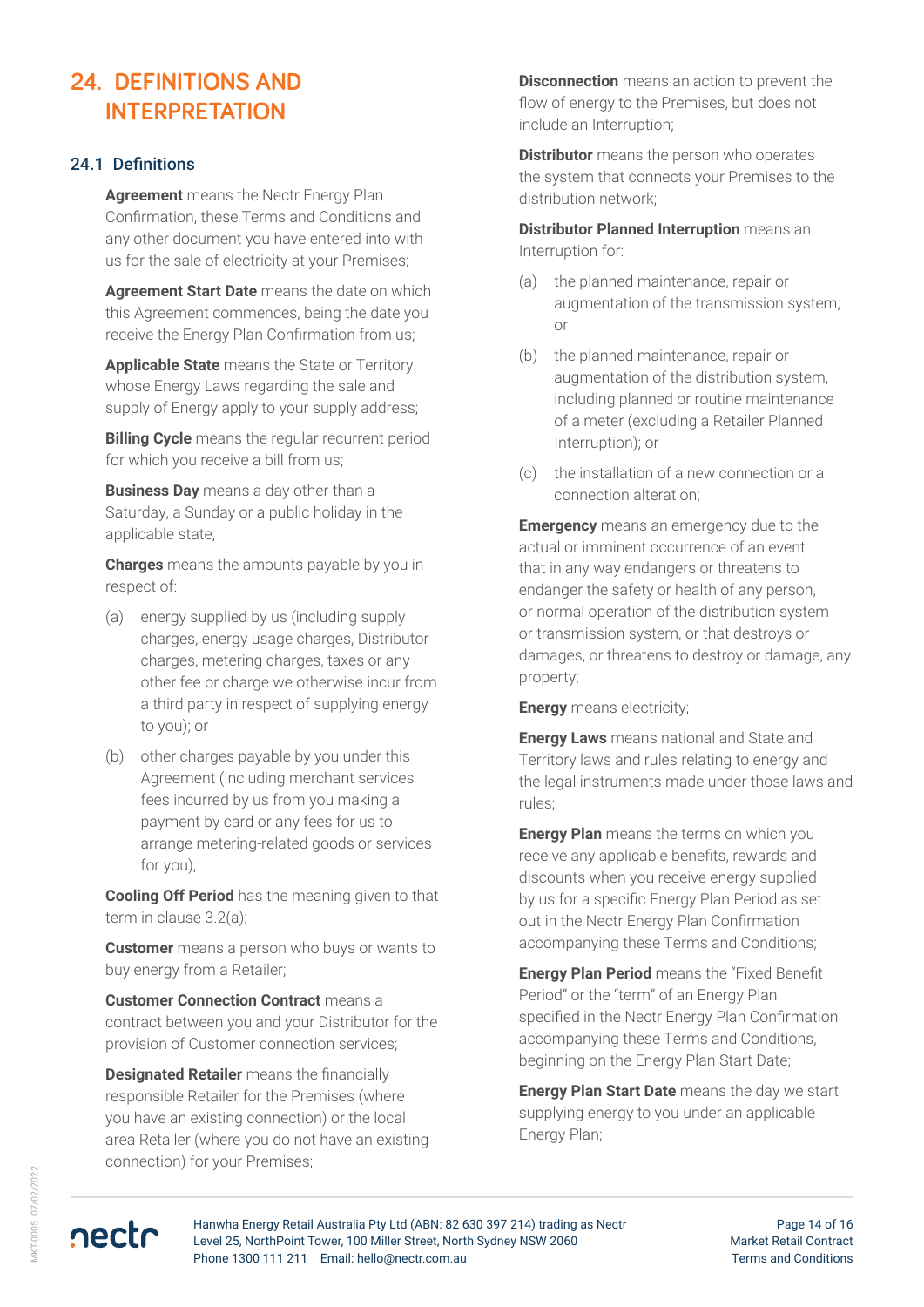**Fee Schedule** means a list of fees and Charges relevant to your supply address, which is available at www.nectr.com.au;

**Force Majeure Event** has the meaning given to that term in clause 19.1;

**GST** has the meaning given in the *A New Tax System (Goods and Services Tax) Act 1999* (Cth);

**Interruption** means a temporary unavailability or temporary curtailment of the supply of electricity from a distribution system to a Customer, but does not include Disconnection;

**Medical Confirmation** means certification from a registered medical practitioner of the requirement for life support equipment at your Premises;

**Metering Coordinator** means a person registered by the Australian Energy Market Operator who engages in the coordination and provision of metering services at a connection point;

**National Energy Retail Law** means the law of that name that is applied by each participating State and Territory;

**Nectr** means Hanwha Energy Retail Australia Pty Ltd ABN 82 630 397 214, trading as Nectr;

**Nectr Cancellation Notice** means the document provided to you by Nectr setting out your rights to cancel the Agreement under the Australian Consumer Law and the National Energy Retail Law;

**Nectr Welcome Pack** means a package of documents provided to you by Nectr shortly after you entered this Agreement;

**Pay-By Date** means the date for payment set out on the bill or such other date as we agree with you;

**Premises** means the Premises specified as the supply address, and if there is more than one such Premises and as required by context, all of them together or each of them separately;

**Protected Period** has the meaning given to that term in clause 13.3(a);

**Relevant Authority** means any person or body who has the power under law to direct us, including the Australian Energy Market Operator and State or Federal Police;

**Residential Customer** means a person who purchases energy principally for personal, household or domestic use at their Premises;

**Retailer** means a person that is authorised to sell energy to Customers;

**Retailer Planned Interruption** means an Interruption that:

- (a) is for the purposes of the installation, maintenance, repair or replacement of your electricity meter;
- (b) does not involve the Distributor effecting the Interruption; and
- (c) is not an Interruption which has been planned by your Distributor;

**RoLR Event** means an event that triggers the operation of the Retailer of Last Resort scheme under the National Energy Retail Law;

**Rules** means the National Energy Retail Rules made under the National Energy Retail Law;

#### **Small Customer** means:

- (a) a Residential Customer; or
- (b) a business Customer who consumes energy at or below a level determined under the National Energy Retail Law;

**Supply Date** means the date on which we first start supplying electricity to you under this Agreement;

**Terms and Conditions** means the terms and conditions in this document; and

**Transfer Complete Date** means the day on which we become the financially responsible Retailer for energy supplied to your supply address.

#### 24.2 Interpretation

In this Agreement, unless the context otherwise requires:

- (a) headings are for reference purposes only and do not affect the interpretation of this Agreement;
- (b) the singular includes the plural and vice versa;
- (c) words denoting any gender include all genders;

nectr

Hanwha Energy Retail Australia Pty Ltd (ABN: 82 630 397 214) trading as Nectr Level 25, NorthPoint Tower, 100 Miller Street, North Sydney NSW 2060 Phone 1300 111 211 Email: hello@nectr.com.au